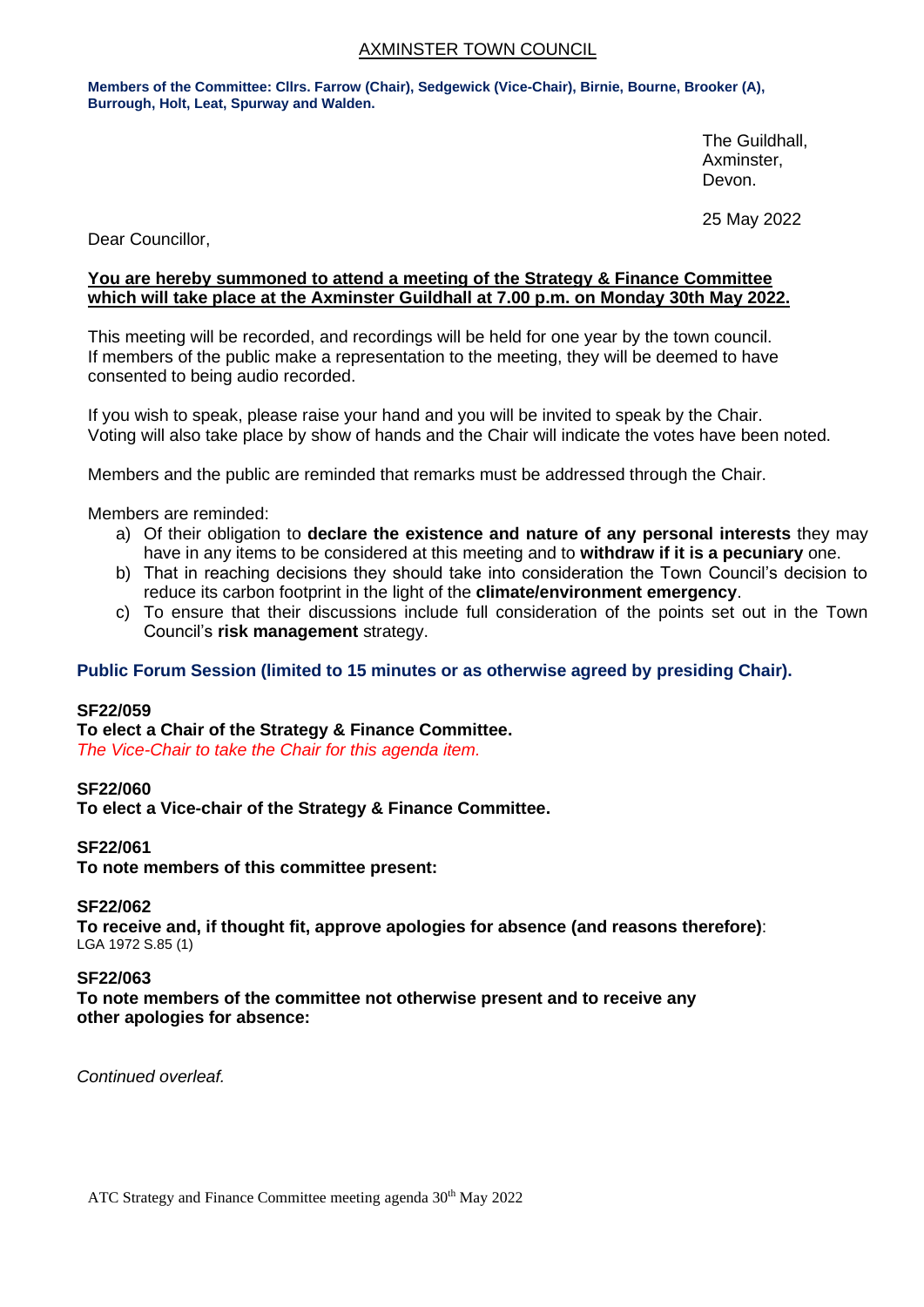# **SF22/064**

# **To receive any declarations of interest from members of the committee in relation to items of business on this agenda and to note any dispensations previously afforded.**

*This does not preclude the need for members to declare any additional interests that may arise during the meeting.*

Clerk to provide a brief overview on the recently amended EDDC Code of Conduct protocols. See agenda item SF22/071 below.

### **SF22/065**

**To consider and, if thought fit, to approve the minutes of the Strategy & Finance Committee meeting held 25 th April 2022 and to consider any matters arising from those minutes.**

### **SF22/066**

**To consider any matters listed on this agenda that Councillors consider should be dealt with as confidential business as per the provisions of The Public Bodies (Admission to Meetings) Act 1960.**

### **SF22/067**

### **To consider matters pertaining to Council's Risk Management and Assessment (RMA) procedure/protocol:**

a) To receive further updates on progress with the 2022-23 RMA workplan and to consider amendments to the timetable for review and completion as a consequence of staffing availability.

# **SF22/068**

# **To consider matters pertaining to Financial matters:**

a) To receive update on the Council's Annual Return (AGAR) submission for 21-22, to note and review draft AGAR(3) submission (Governance and Accounts) and to receive the amended/revised Asset Register for 2021-22.

b) To note Council's financial position as at 30/4/2022 and to question the RFO on financial matters if members so wish.

c) To consider proposal that the Monthly Financial Summary report be published on the public access section of the Town Council's website in the interests of openness and transparency.

d) To consider depositing a further £7,000 with Cambridge Bank to reduce the risks of unprotected deposits in accordance with the Council's adopted Investment/Deposit Policy.

#### **SF22/069**

**To consider whether Axminster Town Council wishes to appoint a representative (and a substitute) to the EDDC Arts and Culture Forum which meets 3 or 4 times per annum.**

#### **SF22/070**

**To receive update on progress with the Guildhall/GMC 'governance and legal form' project; RFO to present to members.**

*Continued overleaf.*